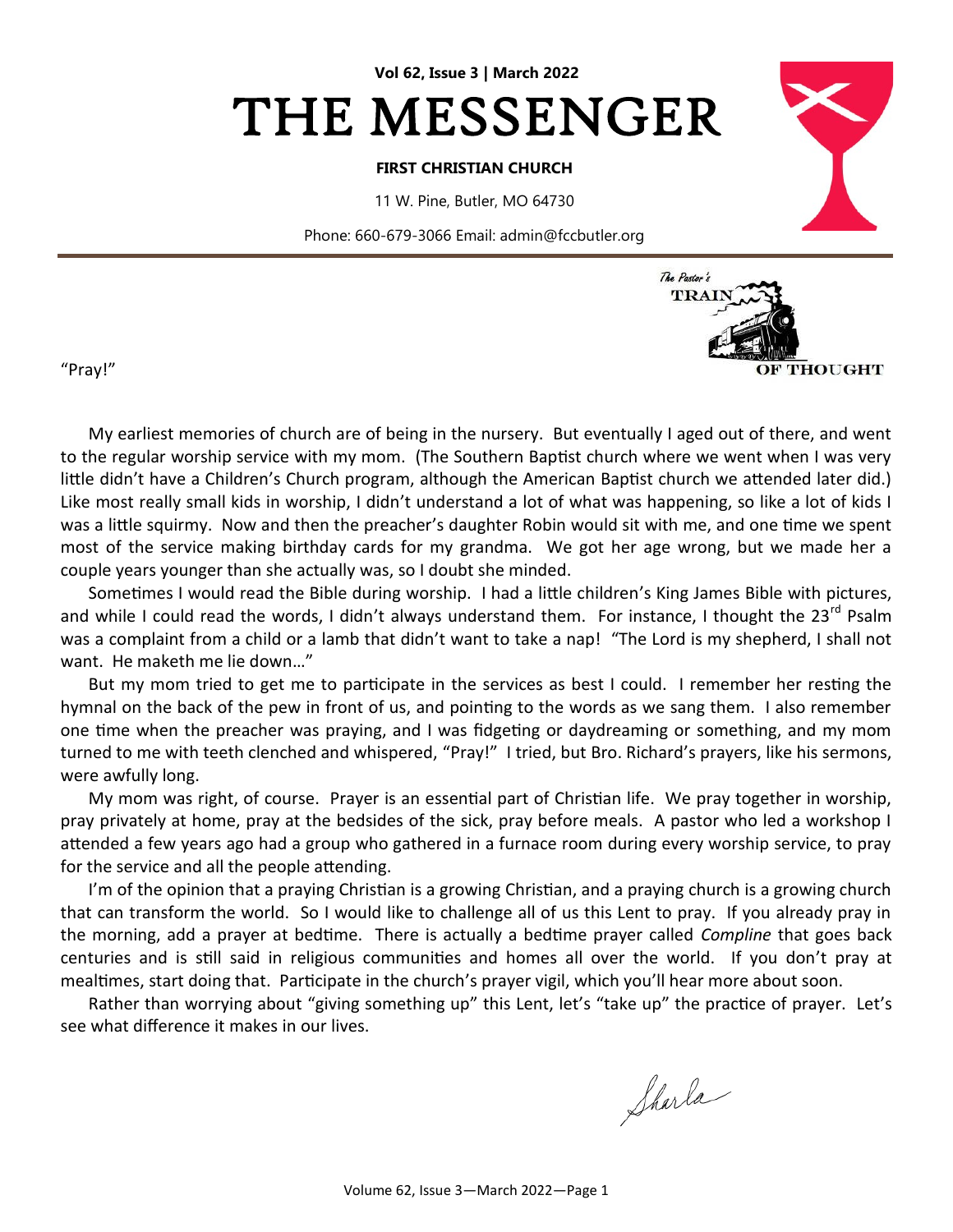



|                                                                                                                                     |                                    |                                                 |                                                                           |                                |    | PINTI PATU                                                                                                           |  |  |
|-------------------------------------------------------------------------------------------------------------------------------------|------------------------------------|-------------------------------------------------|---------------------------------------------------------------------------|--------------------------------|----|----------------------------------------------------------------------------------------------------------------------|--|--|
| <b>March 6</b><br><b>Elder: Justin Quick</b><br>Deacon: Gary Coffman, Peggy Fuller                                                  |                                    |                                                 | <b>Greeter: Judy Taylor</b><br><b>Scripture Reader: Carol Ann Winburn</b> |                                |    | <b>Chuck Lewis</b><br><b>Bob Thomas</b><br><b>Teresa Berry</b><br>Alan Munde                                         |  |  |
| <b>March 13</b><br><b>Elder: Phyllis McBrayer</b><br><b>Deacon: Judy Daniel, Dianna Silvers</b>                                     |                                    |                                                 | <b>Greeter: Carol Roberts</b><br><b>Scripture Reader: Peggy Fuller</b>    |                                |    | 7<br><b>Bill McGuire</b><br>8<br>Louise Foste<br>Brayden Van<br>12<br><b>Lynette Clov</b><br>15<br>15<br>Michaela Bo |  |  |
| <b>March 20</b><br><b>Elder: Shawn Quick</b><br><b>Deacon: Dale Kinsman, Everett McBrayer</b>                                       |                                    |                                                 | <b>Greeter: Judy Colburn</b><br><b>Scripture Reader: Jennifer Schmehl</b> |                                |    | <b>Carol Robert</b><br>Edith Dilley<br>Suzie Wilson<br>Quintan Agn<br>Phyllis Simor                                  |  |  |
| <b>March 27</b><br><b>Elder: Carol Roberts</b><br><b>Deacon: Chuck &amp; Carol Lewis</b>                                            | 21<br>23<br>27<br>$\mathbf{1}$     | Harold Weil<br>Luke Rives<br><b>ANNIVERSARI</b> |                                                                           |                                |    |                                                                                                                      |  |  |
| Music Director: Carol Ann Winburn - Accompanist: Mary Coffman<br><b>Sound Techs: Phyllis McBrayer, Dianna Silvers, Justin Quick</b> |                                    |                                                 |                                                                           |                                |    | Mike White<br>Sharla Hul:<br>Bill & Julie N<br>Don & Juani<br>Huenefeldt                                             |  |  |
|                                                                                                                                     |                                    | <b>ATTENDANCE</b>                               |                                                                           |                                | 27 | Greg & Jean<br><b>BUDGE</b><br><b>January Ind</b>                                                                    |  |  |
| <b>Date</b>                                                                                                                         | <b>In-Person</b><br><b>Worship</b> | Online<br>Live Stream*                          | <b>Life Group</b>                                                         | <b>Sunday</b><br><b>School</b> |    | \$10,385.<br><b>January Exp</b>                                                                                      |  |  |
| 1/30                                                                                                                                | 24                                 | 26                                              | 10                                                                        |                                |    | \$9,596.4                                                                                                            |  |  |
| 2/6                                                                                                                                 | 32                                 | 21                                              | 10                                                                        | -                              |    | <b>YTD Inco</b>                                                                                                      |  |  |
| 2/13                                                                                                                                | 35                                 | 22                                              | 9                                                                         |                                |    | \$10,385.                                                                                                            |  |  |
| 2/20                                                                                                                                | 32                                 | 27                                              |                                                                           |                                |    | <b>YTD Expe</b>                                                                                                      |  |  |

*\*If you are joining Sunday worship via Facebook Live, let us know you are tuning in by leaving a comment on the live stream video or visit fccbutler.org and click the Register Attendance button.* 

## **BIRTHDAYS**

**IVERSARIES** Mike White & Sharla Hulsey 16 Bill & Julie McGuire Don & Juanita Huenefeldt **Bob Thomas Teresa Berry Alan Mundey Bill McGuire** Louise Foster 12 Brayden VanMeter Lynette Clover 15 Michaela Boonstra Carol Roberts **Edith Dilley** Suzie Wilson Quintan Agnew Phyllis Simonin **Harold Weil Luke Rives** 

Greg & Jeanie Bartimus

# **ATTENDANCE BUDGET**

**January Income** \$10,385.26

**January Expense** \$9,596.46

> **YTD Income** \$10,385.26

**YTD Expense** \$9,596.46

You may view a complete financial report in the church office.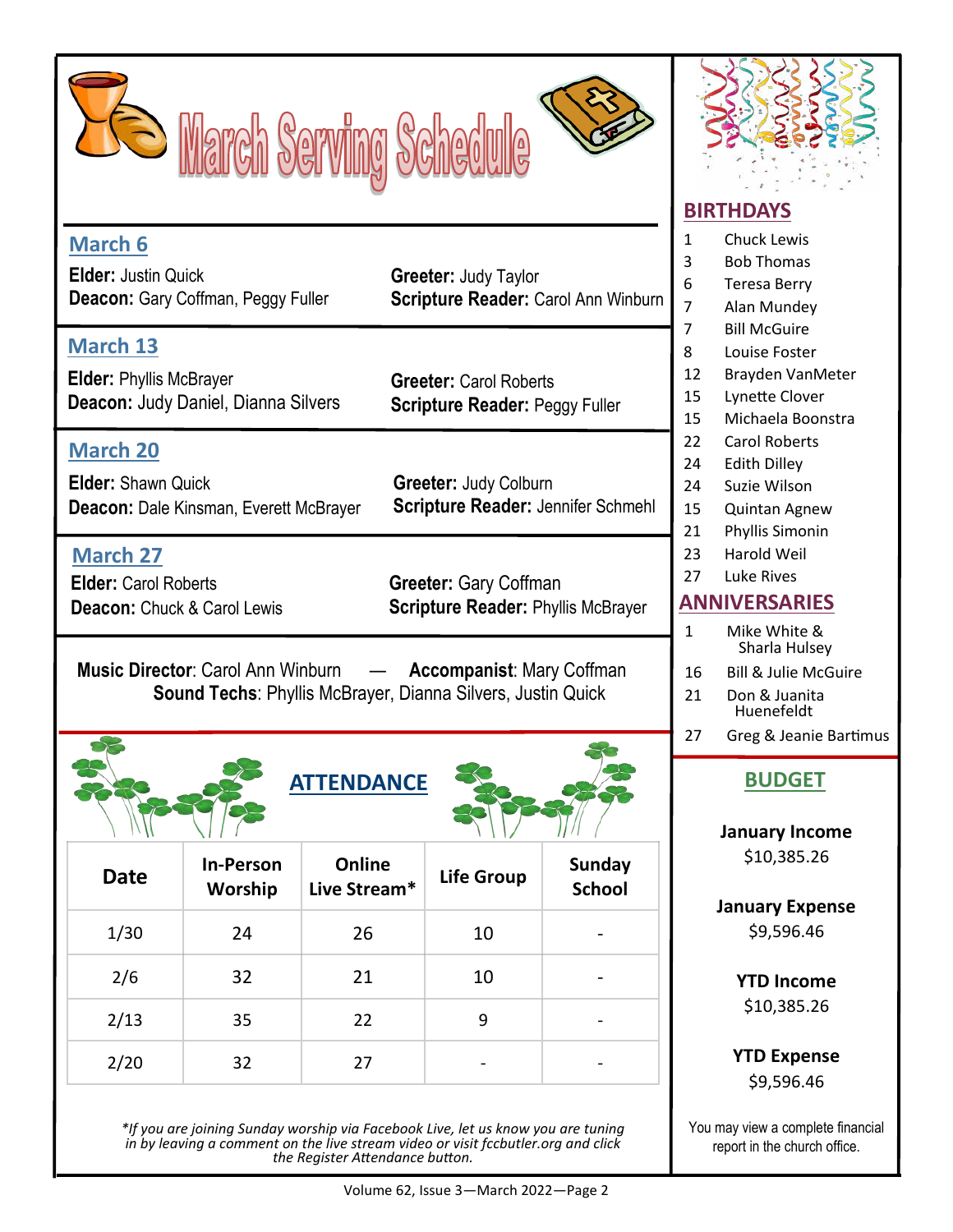





| Sunday                                                                                                                                      | Monday                  | Tuesday                                                     | Wednesday                                                                                                                                | Thursday                                  | Friday                                                                                                                                                                                                                                  | Saturday |
|---------------------------------------------------------------------------------------------------------------------------------------------|-------------------------|-------------------------------------------------------------|------------------------------------------------------------------------------------------------------------------------------------------|-------------------------------------------|-----------------------------------------------------------------------------------------------------------------------------------------------------------------------------------------------------------------------------------------|----------|
|                                                                                                                                             |                         | $\mathbf{1}$<br>6:30 pm<br><b>Disciples</b><br><b>Women</b> | $\overline{2}$<br>Ash Wednesday<br>6:30 Ash Wed.<br><b>Service</b><br>7 pm - 8:30 pm<br>Choir                                            | 3                                         | $\overline{\mathbf{4}}$<br>9 am - 12 pm<br>SonShine<br>Ladies                                                                                                                                                                           | 5        |
| 6                                                                                                                                           | $\overline{\mathbf{z}}$ | 8                                                           | 9                                                                                                                                        | 10                                        | 11                                                                                                                                                                                                                                      | 12       |
| 9:30 a.m.<br>Worship<br>10:30 a.m.<br>Sunday School &<br>Life Group                                                                         |                         |                                                             | 6 pm - 7 pm<br><b>Youth Group</b><br>7 pm - 8:30 pm<br>Choir                                                                             |                                           | 9 am - 12 pm<br>SonShine<br>Ladies                                                                                                                                                                                                      |          |
| 13<br><b>Daylight Savings</b><br>9:30 a.m.<br>Worship<br>10:30 a.m.<br>Sunday School &<br>Life Group<br>11:00 a.m.<br><b>Elders Meeting</b> | 14                      | 15                                                          | 16<br>6 pm - 7 pm<br><b>Youth Group</b><br>7 pm<br>Lenten Service @<br>Ohio St. United<br>Methodist<br>Church<br>7 pm - 8:30 pm<br>Choir | 17<br>St. Patrick's Day<br>$\blacksquare$ | 18<br>9 am - 12 pm<br>SonShine<br>Ladies                                                                                                                                                                                                | 19       |
| 20<br><b>1st Day of Spring</b><br>9:30 a.m.<br>Worship<br>10:30 a.m.<br><b>Board Meeting</b>                                                | 21                      | 22                                                          | 23<br>6 pm - 7 pm<br><b>Youth Group</b><br>7 pm<br>Lenten Service @<br><b>First Christian</b><br>Church<br>7 pm - 8:30 pm<br>Choir       | 24                                        | 25<br>9 am - 12 pm<br>SonShine<br>Ladies                                                                                                                                                                                                | 26       |
| 27<br>9:30 a.m.<br>Worship<br>10:30 a.m.<br>Sunday School &<br>Life Group                                                                   | 28                      | 29                                                          | 30<br>6 pm - 7 pm<br><b>Youth Group</b><br>7 pm<br>Lenten Service @<br>Church of the<br><b>Nazarene</b><br>7 pm - 8:30 pm<br>Choir       | 31                                        | <b>IMPORTANT DATES</b><br><b>Disciples Women</b><br>1<br><b>Ash Wed. Service</b><br>$\overline{2}$<br>Daylight Savings /<br>13<br><b>Elders Meeting</b><br>St. Patrick's Day<br>17<br>1st Day of Spring /<br>20<br><b>Board Meeting</b> |          |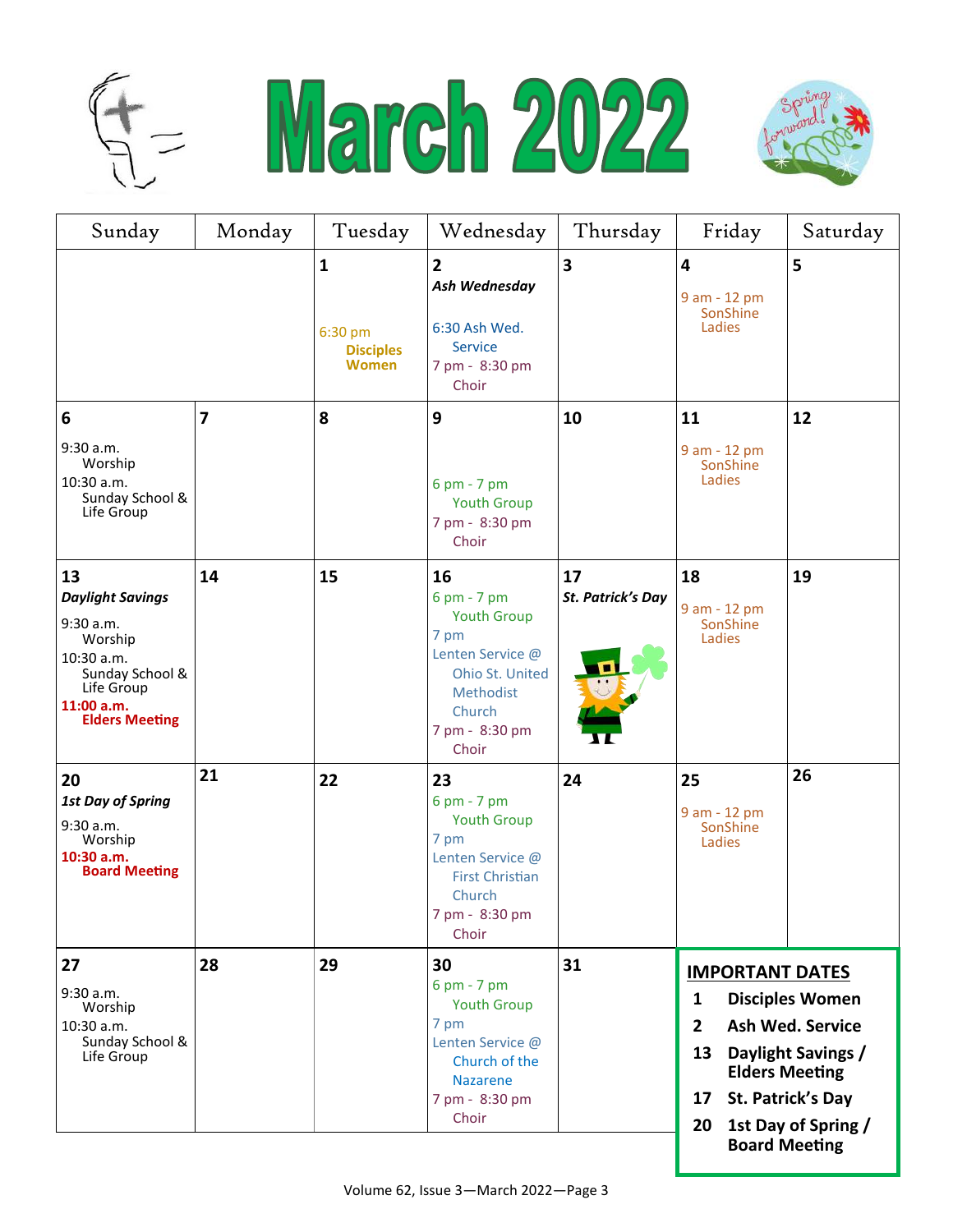

## **March 6, 2022 (1st Sunday in Lent)**

*Scripture*: John 11:1-44 (RCL: Lent 5, Year A) *Psalm*: 104:27-30 *Theme*: The raising of Lazarus *Title*: "Lord, He Stinketh"

*What I was thinking*: In John's Gospel, it isn't the cleansing of the Temple but the raising of Lazarus that sets in motion the plot to kill Jesus. Why?

## **March 13, 2022 (2nd Sunday in Lent)**

*Scripture*: John 13:1-17 (RCL: Maundy Thursday, all years) *Psalm*: 51:7-12 *Theme*: Jesus washes the disciples' feet *Title*: "My filthy feet"

*What I was thinking*: One of Jesus' last acts before he goes to the cross is to wash the disciples' feet. It's a significant act, and one we may find very uncomfortable for a variety of reasons.

## **March 20, 2022 (3rd Sunday in Lent)**

*Scripture*: John 18:12-27 (RCL: Good Friday, all years) *Psalm*: 17:1-7 *Theme*: Peter's denial *Title*: "That will never happen." *What I was thinking*: Back in John 13, Peter promised that he would never abandon Jesus; in response, Jesus predicted Peter would deny him three times after his arrest. In today's reading, that prediction comes true.

## **March 27, 2022 (4th Sunday in Lent)**

*Scripture*: John 18:28-40 (RCL: Good Friday, all years; vv. 33-37, Proper 29, Year B) *Psalm*: 145:10-13 *Theme*: Jesus before Pilate *Title*: "Cold Feet" *What I was thinking*: What is truth? That's the haunting question Pilate asks of Jesus during his trial. How do we answer that question?



Volume 62, Issue 3—March 2022—Page 4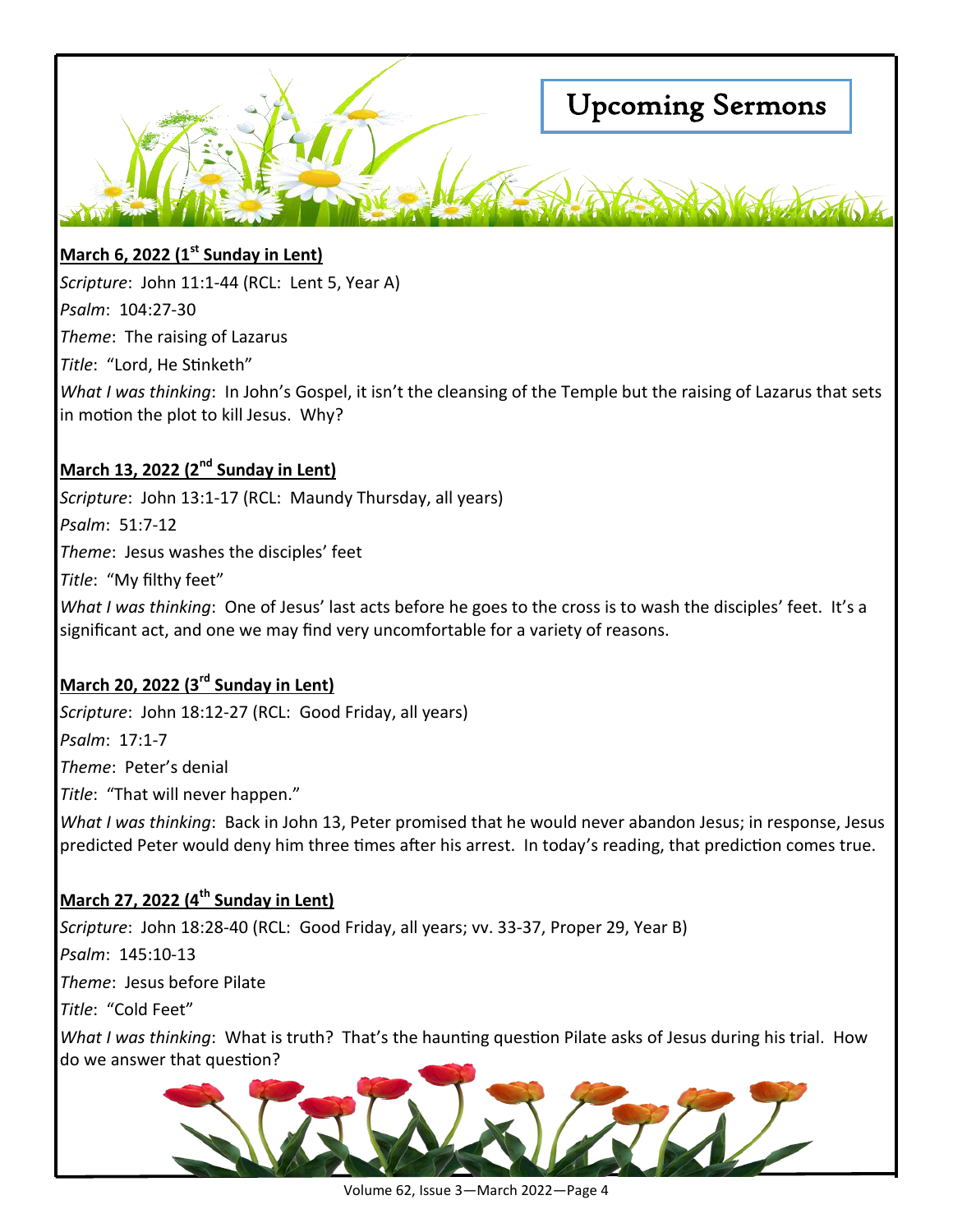# **THOUGHTS & PRAYERS**

#### *Sympathy to the families of Joyce Rich, Cheryl Bagby, Troy Shatto, Wayne Hines, Jesse Rodriguez, Pastor Philip Fox, and Leslie Martin.*

#### **Current & Ongoing**

 Bud Armstrong, Deloris & Frank Baldwin, Joyce Brand, Lyndell Colburn, Caroll & Pam Dodds, Debbie Enos, Bob & Louise Foster, Larry Garren, Lona Grosshart, Caleb Hoffard, Marla Kash, Michael Lemm, Tim Lemm, Don Malan, Chelsea McConkay, David Middleton, Jeanine Stephenson, Kenny Stewart, Ruby Stotmeister, Will & Christian Tucker, Patty Vowels, Dusty Warren, Ann Widmer, Linda Wix.

#### **At Home**

**+ Julie Lewis** 

#### **Currently Serving in the Military**

Jordan Olson, Ryan Strong, Josh Thompson, Matt Thompson



# **ANNOUNCEMENTS**

#### **Volunteers Wanted**

Needing 3 - 4 people to operate the camera for the Facebook Livestream.

If interested contact the church office or Carol Ann.

## **Ash Wednesday**

Service @ 6:30 p.m., Wednesday, March 2.

#### **Butler Ministerial Alliance's Lenten Services**

- March 16
	- Ohio Street United Methodist Church, Holly Rabourn preaching
- March 23
	- First Christian Church, Michael Cloud preaching
- March 30
	- Butler Church of the Nazarene, Sharla Hulsey preaching
- April 6
	- Community of Christ, Jeremy Henderson preaching

Services at 7:00 each night. There will *not* be meals after the services this year. Masks and social distancing required at each location. An offering will be received each night to benefit the Butler Ministerial Alliance's emergency assistance fund.

All Services are subject to change depending on Covid numbers.

#### **Let's Go! Let's Grow! Let's Pray!**

- What: A Church-wide 24-Hour Prayer Vigil
- Where: First Christian Church parlor, or in your own home
- When: Friday, April 8 at 6 p.m. to Saturday, April 9 at 6 p.m.
- Why: To give everyone who belongs to or attends our church a chance to be a part of this prayer effort to encourage the growth of our church's effectiveness in the community and the growth of each of our members in faith and in spirit.

We will have more information soon about how to get on the prayer schedule, or how to volunteer as a host or hostess during the day-light hours when participants will come to the Church for their prayer time of one half hour or one full hour. We are encouraging those who cannot come to the Church to sign up to spend a designated time in prayer, meditation or Bible study right in their own homes.

#### **Summer Ministries**

Registration information will be available soon.

- **Faith Adventures**
	- CYF, Chi Rho, & JYF, July 24-29
	- Try It, July 28-29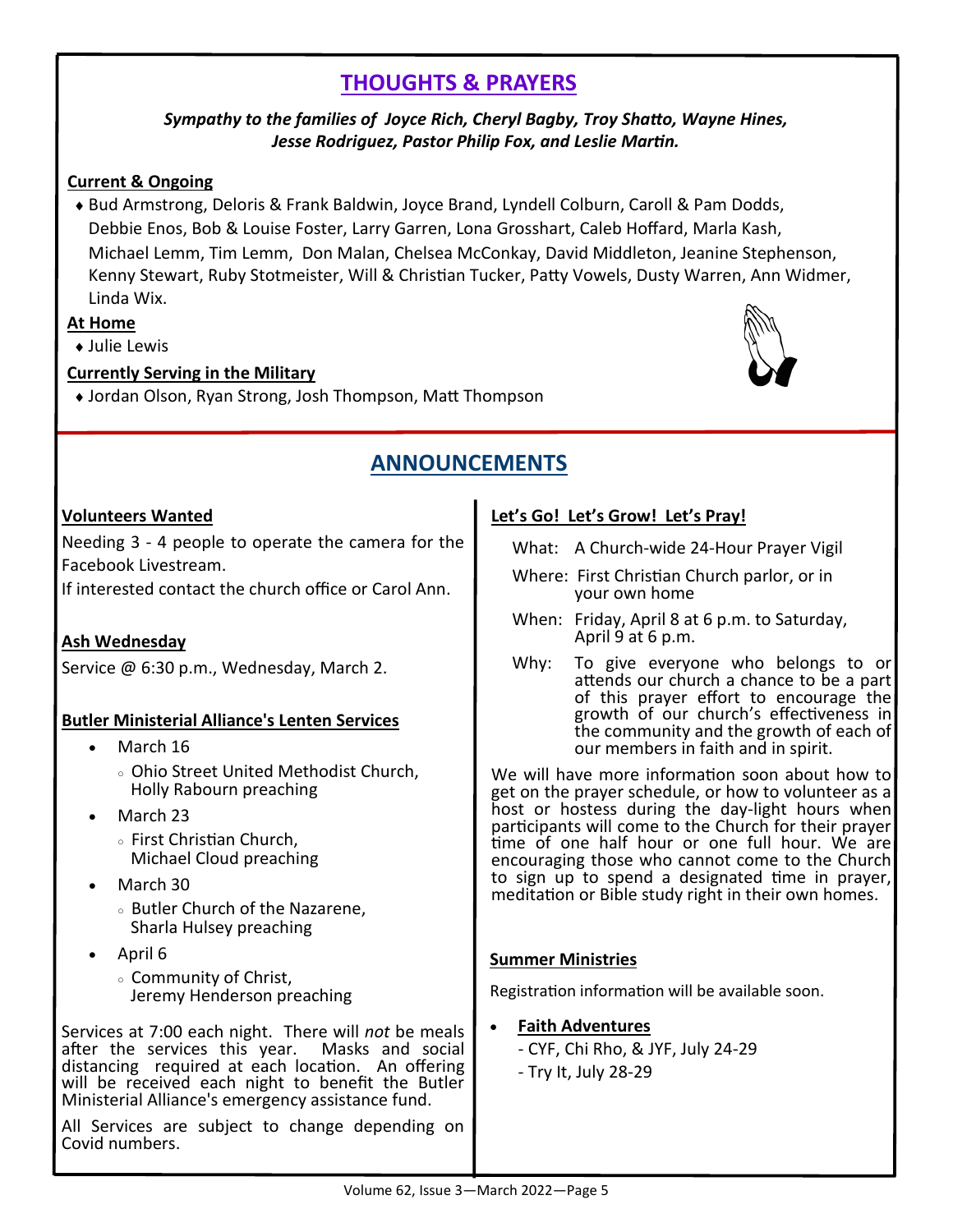# **First Christian Church Board Meeting Minutes February 20, 2022**

Board members present:

Deacons - Chuck Lewis, Carol Lewis, Judy Colburn, Everett McBrayer, Gary Coffman, Carol Hedrick, Lyssa Lile, Judy Daniel, and Sally Anton.

Elders - Don Malan, Justin Quick, Phyllis McBrayer, Shawn Quick, Carol Roberts, and John Daniel. Financial Secretary - Diana Rich.

Others present - Rev Sharla Hulsey and Carol Ann Winburn.

Chuck Lewis, Chair, called the meeting to order at 10:38 AM. Shawn Quick then opened with prayer.

After review, the agenda was adopted on motion of Carol Roberts and second by Phyllis McBrayer.

The minutes of the 01-23-2022 regular board meeting were reviewed. The minutes were approved as presented on motion of Justin Quick and second by Shawn Quick .

**Financial Reports:** The January financial reports including Balance Sheet and Profit and Loss Budget Performance sheets as of 01-31-2022 were reviewed. It was noted that the reports in the board packet were not the most current numbers. To assure that board members are reviewing and approving accurate numbers, the January reports will be reviewed and approved at the March meeting along with the February reports. Full reports will be attached to the minutes in March and will be available in the church office.

**Ministers' Report:** Rev. Hulsey reviewed the written report (attached to these minutes) noting her telephone conversations with members and church related meetings attended. Other topics: Ministerial Alliance (MA) soup sale was very successful. The MA is planning Lenten services this year starting March 16<sup>th</sup>. Plans are for FCC to host this on March 23. No meals are being served and masks will be required this year. She stressed the need for everyone to remain careful with winter weather and Covid presenting safety threats. She said morning prayers are still on Facebook Live every day.

#### **Old Business:**

**Property Follow-up :** Chuck Lewis presented information from the Mo DNR about asbestos regulations in MO along with web site addresses. A written report was given to board members that contained estimates from three certified inspectors to determine if asbestos is present in the walls of FCC. The board accepted the bid from Leland Sumptur from Adrian Mo with Clearway Environmental Services for \$100 on motion of Don Malan and second by Phyllis McBrayer (with one opposed). Chuck also noted a bid from Ballerini Plastering to repair the North wall for \$3825 and the south balcony for \$1300. The board did not take any action on this bid until we have the asbestos testing completed and spring rains are over.

#### **CFB listed as Mortgagee on insurance papers Follow-up:**

As requested, Judy Colburn, FCC Treasurer has contacted the Bates County Recorder's office and has secured papers noting FCC has no mortgage at this time. FCC has not received the revised policy papers from the insurance company yet.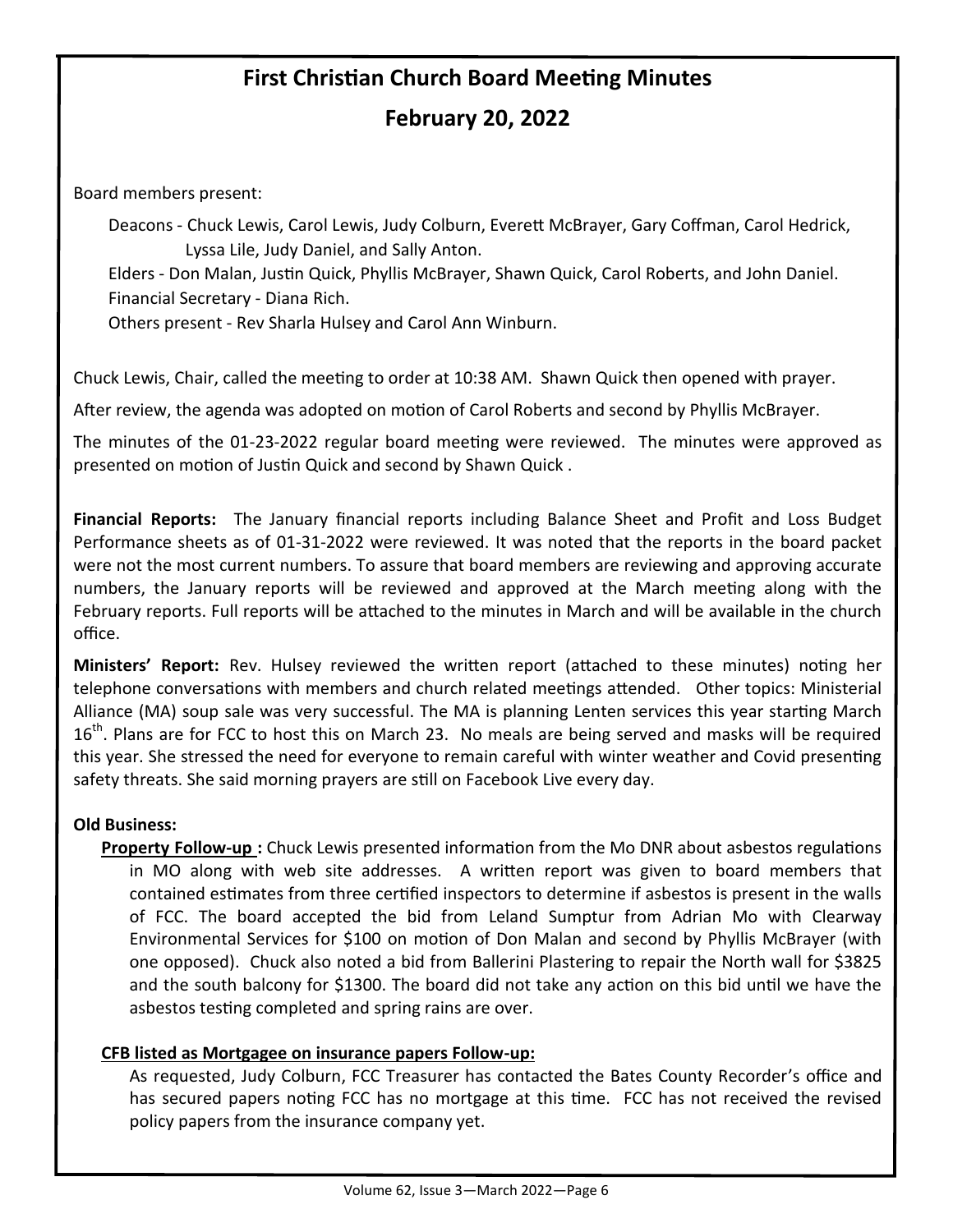#### **Cont.,**

#### **New Business:**

- **Prayer Event at FCC:** Carol Ann Winburn presented more details on the "24-hour Prayer Event" that is being planned for Friday evening April  $8<sup>th</sup>$  starting at 6:00 pm through Saturday April 9<sup>th</sup> at 6:00 pm. This is being coordinated by the Worship Department and the Life Group Sunday School class. The daytime prayers will be at the church, but night times will be at home. This event was approved by the board on motion by Phyllis McBrayer and second by Justin Quick.
- **FCC Garage:** Gary Coffman inquired about the possibility of renting out the church's garage as there is very limited storage options in Butler at this time. He thought this could be a source of income for the church. Chuck Lewis and Everett McBrayer will investigate the current church contents and report back at the next board meeting.

#### **Department/Committee Reports:**

- **Property Department:** Everett McBrayer reported that the second installment of 10 new smoke detectors is scheduled to be completed this week. This activity and expense was approved by the board last year at the 02**-**21-2021 board meeting.
- **Endowment Fund – 4th Quarter Statement 2021.** This report was available in the board packet. This shows the ending value on 12/31/2021 at \$22,927.48. No action required by the board.
- **Closing Prayer:** Rev. Sharla Hulsey closed the meeting with prayer.

**Adjournment:** With no further business brought to the board, the meeting adjourned at 11:14 AM on motion of Don Malan and second by Carol Lewis.

Submitted by: Carol Roberts, Secretary



# **Building Fund Drive**

The Stewardship Committee is having a building fund drive. There are many repairs that need to be made to our church. This year we are concentrating on the following repairs:

- Repair the north wall of the Fellowship Hall
- Repair the north wall of the Sanctuary
- Repair the ceiling in the Choir Robe Room

*Total donations: \$30,400*

*Goal: \$40,000*